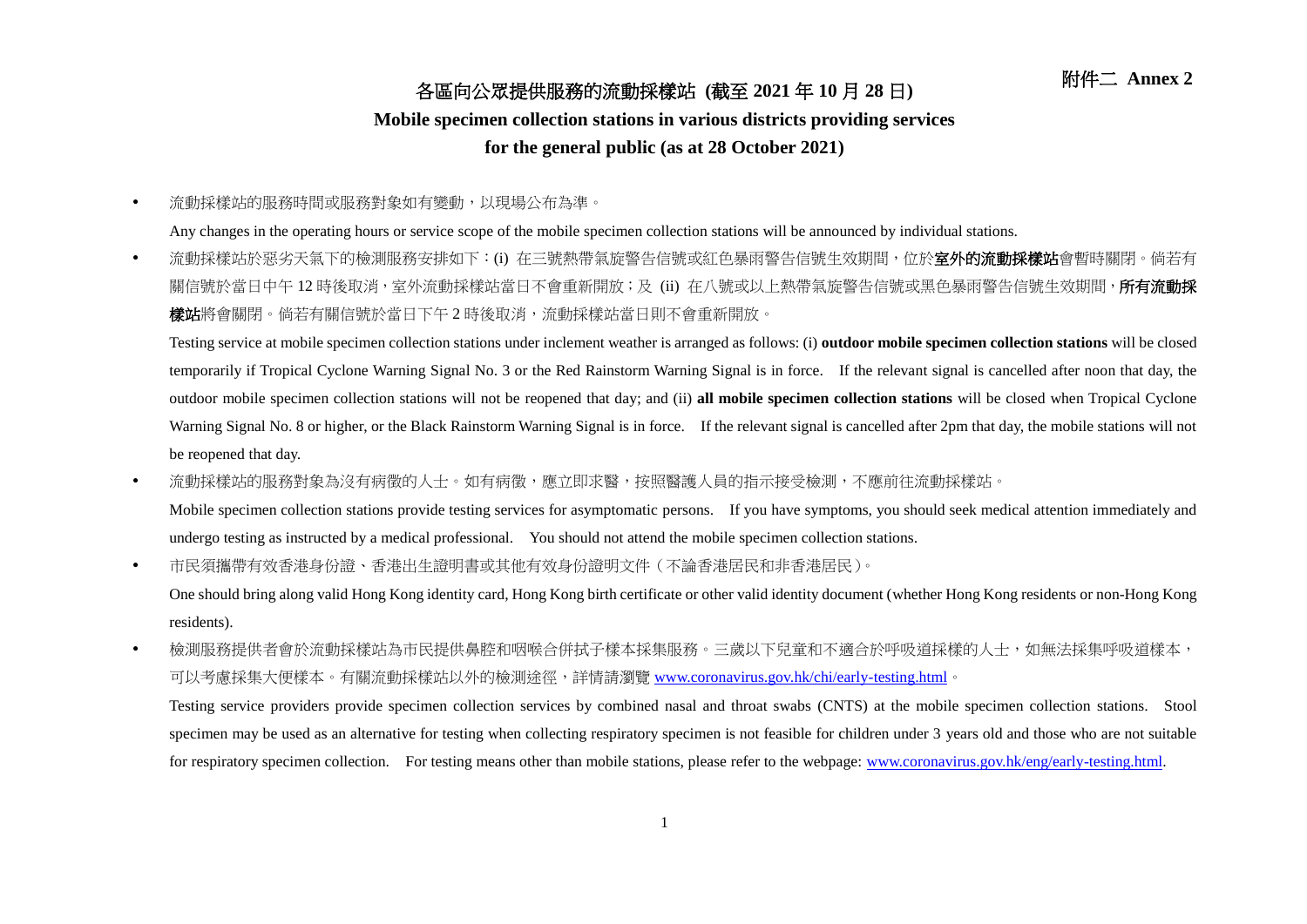| 地區                  | 流動採樣站                              | 開放日期                 | 服務時間                   | 服務對象                                    |  |  |  |
|---------------------|------------------------------------|----------------------|------------------------|-----------------------------------------|--|--|--|
| <b>District</b>     | Mobile specimen collection station | <b>Opening dates</b> | <b>Operating hours</b> | <b>Service scope</b>                    |  |  |  |
| 港島 Hong Kong Island |                                    |                      |                        |                                         |  |  |  |
| 中西區                 | 中環愛丁堡廣場                            | 直至11月7日              | 上午10時至晚上8時             | 須接受強制檢測的人士(包括餐飲                         |  |  |  |
| Central &           | Edinburgh Place, Central           | until 7 November     | 10am to 8pm            | 業務員工及第599F 章的表列處所                       |  |  |  |
| Western             |                                    |                      |                        | 員工)及指定員工 Persons subject                |  |  |  |
|                     |                                    |                      |                        | to compulsory testing (including staff) |  |  |  |
|                     |                                    |                      |                        | of catering and scheduled premises      |  |  |  |
|                     |                                    |                      |                        | under Cap. 599F) and specified staff    |  |  |  |
|                     |                                    |                      |                        |                                         |  |  |  |
| 東區                  | 西灣河嘉亨灣停車場 L1                       | 11月3日                | 上午8時至晚上8時              | 須接受強制檢測的嘉亨灣居民及工                         |  |  |  |
| Eastern             | Grand Promenade Carpark L1, Sai    | 3 November           | 8am to 8pm             | 作人員 Residents and workers of            |  |  |  |
|                     | Wan Ho                             |                      |                        | Grand Promenade subject to              |  |  |  |
|                     |                                    |                      |                        | compulsory testing                      |  |  |  |
|                     |                                    |                      |                        |                                         |  |  |  |
| 九龍 Kowloon          |                                    |                      |                        |                                         |  |  |  |
| 黃大仙                 | 黃大仙廣場                              | 直至 11月7日             | 上午10時至晚上8時             | 須接受強制檢測的人士(包括餐飲                         |  |  |  |
| Wong Tai            | Wong Tai Sin Square                | until 7 November     | 10am to 8pm            | 業務員工及第599F 章的表列處所                       |  |  |  |
| Sin                 |                                    |                      |                        | 員工)及指定員工 Persons subject                |  |  |  |
|                     |                                    |                      |                        | to compulsory testing (including staff  |  |  |  |
|                     |                                    |                      |                        | of catering and scheduled premises      |  |  |  |
|                     |                                    |                      |                        | under Cap. 599F) and specified staff    |  |  |  |
|                     |                                    |                      |                        |                                         |  |  |  |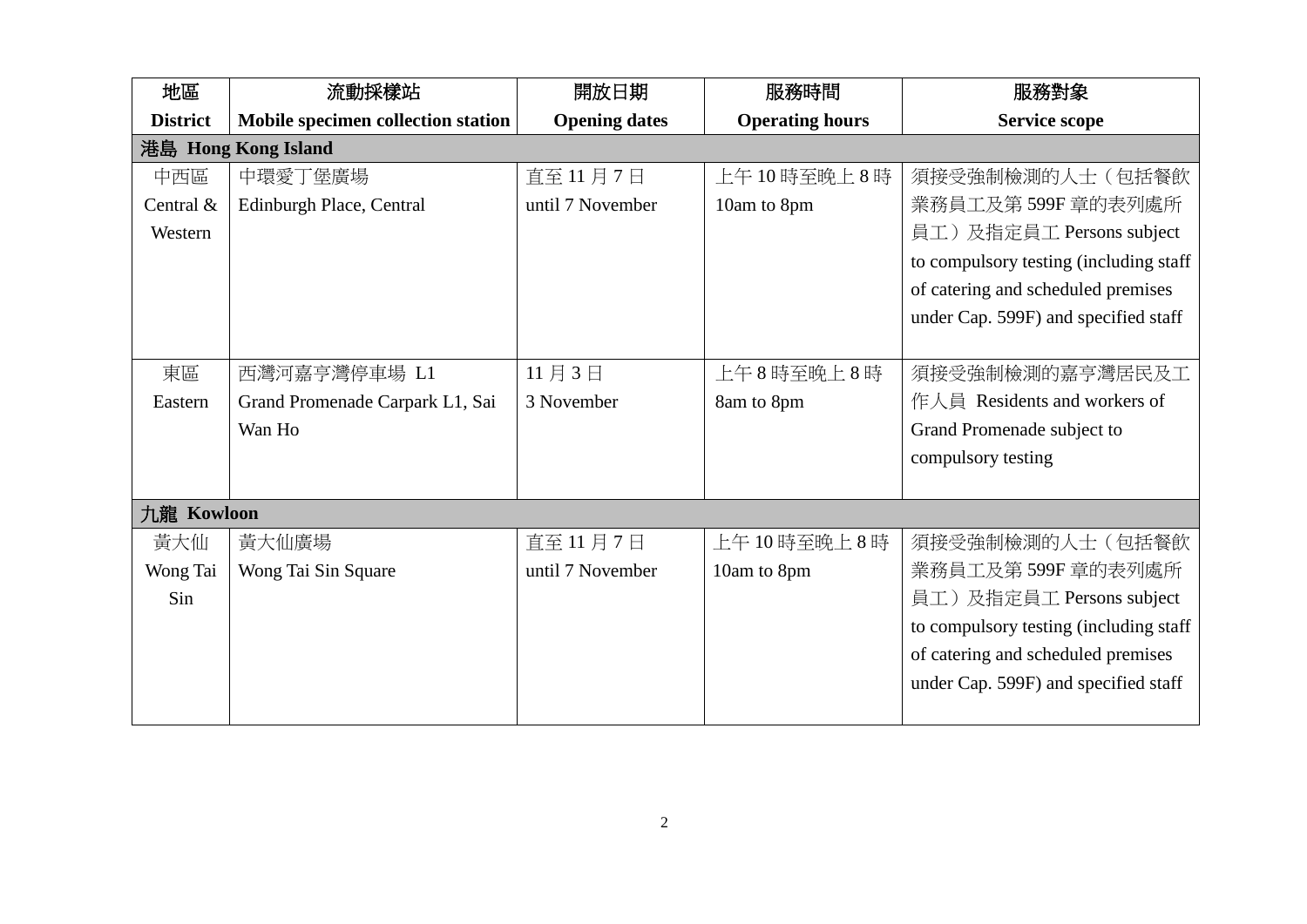| 深水埗                | 長沙灣麗閣邨                             | 直至11月7日          | 上午10時至晚上8時  | 須接受強制檢測的人士(包括餐飲                         |  |  |  |
|--------------------|------------------------------------|------------------|-------------|-----------------------------------------|--|--|--|
| Sham               | 麗閣社區會堂 ◆                           | until 7 November | 10am to 8pm | 業務員工及第599F 章的表列處所                       |  |  |  |
| Shui Po            | Lai Kok Community Hall, Lai Kok    |                  |             | 員工)及指定員工 Persons subject                |  |  |  |
|                    | Estate, Cheung Sha Wan ◆           |                  |             | to compulsory testing (including staff  |  |  |  |
|                    |                                    |                  |             | of catering and scheduled premises      |  |  |  |
|                    |                                    |                  |             | under Cap. 599F) and specified staff    |  |  |  |
| 油尖旺                | 旺角洗衣街59號                           | 直至11月7日          | 上午10時至晚上8時  | 須接受強制檢測的人士(包括餐飲                         |  |  |  |
| Yau Tsim           | 麥花臣遊樂場                             | until 7 November | 10am to 8pm | 業務員工及第599F 章的表列處所                       |  |  |  |
| Mong               | MacPherson Playground, 59 Sai      |                  |             | 員工)及指定員工 Persons subject                |  |  |  |
|                    | Yee Street, Mong Kok               |                  |             | to compulsory testing (including staff  |  |  |  |
|                    |                                    |                  |             | of catering and scheduled premises      |  |  |  |
|                    |                                    |                  |             | under Cap. 599F) and specified staff    |  |  |  |
| 新界 New Territories |                                    |                  |             |                                         |  |  |  |
| 荃灣                 | 沙咀道遊樂場                             | 直至 11月7日         | 上午8時至晚上8時   | 須接受強制檢測的人士(包括餐飲                         |  |  |  |
| <b>Tsuen</b>       | Sha Tsui Road Playground           | until 7 November | 8am to 8pm  | 業務員工及第599F 章的表列處所                       |  |  |  |
| Wan                |                                    |                  |             | 員工)及指定員工 Persons subject                |  |  |  |
|                    |                                    |                  |             | to compulsory testing (including staff) |  |  |  |
|                    |                                    |                  |             | of catering and scheduled premises      |  |  |  |
|                    |                                    |                  |             | under Cap. 599F) and specified staff    |  |  |  |
| 元朗                 | 天水圍天瑞路7號天瑞體育館 ◆                    | 直至11月7日          | 上午8時至晚上8時   | 須接受強制檢測的人士(包括餐飲                         |  |  |  |
| Yuen               | Tin Shui Sports Centre, No. 7, Tin | until 7 November | 8am to 8pm  | 業務員工及第599F 章的表列處所                       |  |  |  |
| Long               | Shui Road, Tin Shui Wai ◆          |                  |             | 員工)及指定員工 Persons subject                |  |  |  |
|                    |                                    |                  |             | to compulsory testing (including staff  |  |  |  |
|                    |                                    |                  |             | of catering and scheduled premises      |  |  |  |
|                    |                                    |                  |             | under Cap. 599F) and specified staff    |  |  |  |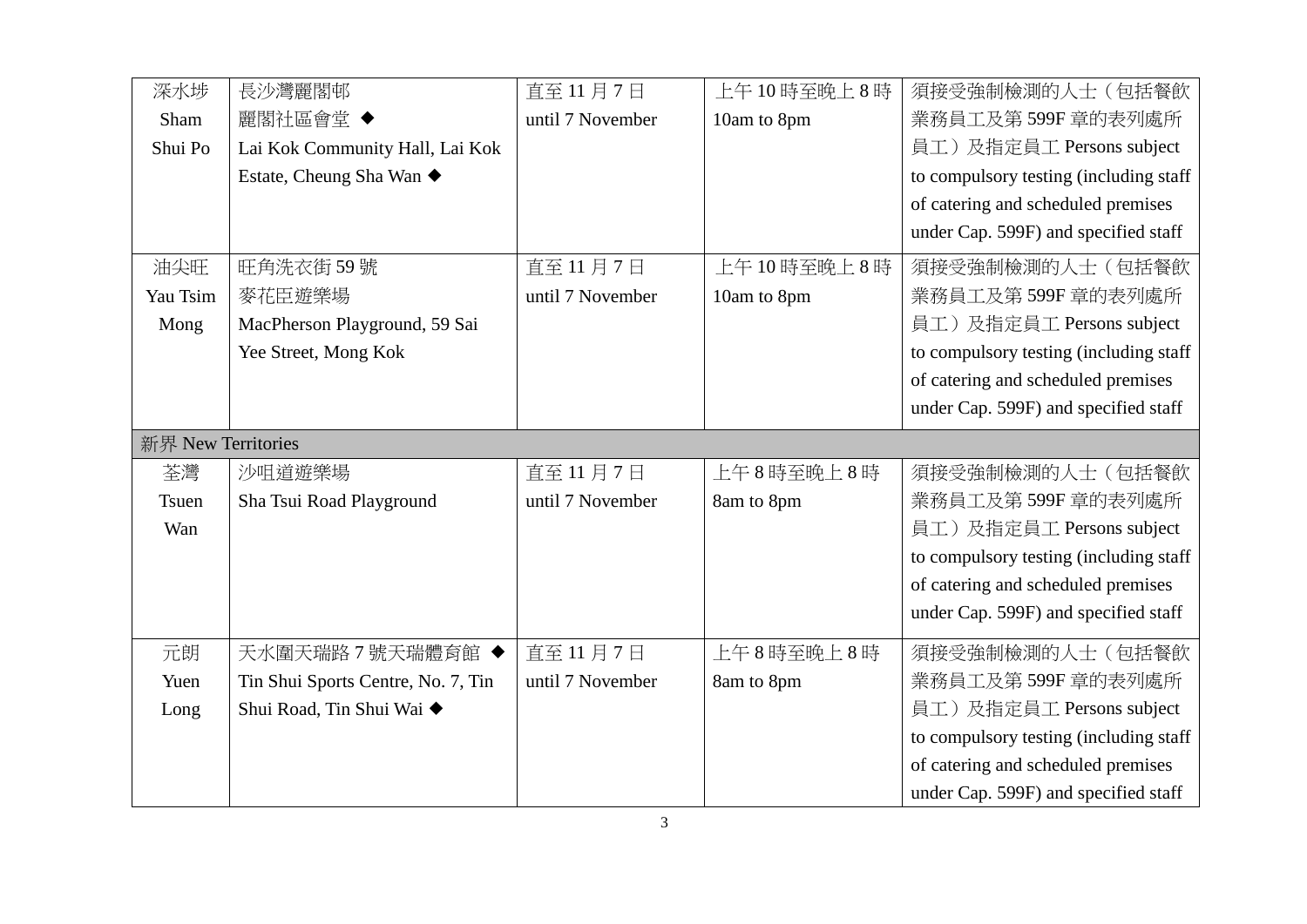| 離島             | 東涌北公園七人硬地足球場                              | 直至 11月 30日        | 上午10時至晚上8時     | 須接受強制檢測的人士(包括餐飲                        |
|----------------|-------------------------------------------|-------------------|----------------|----------------------------------------|
| <b>Islands</b> | 7-a-side Hard-surfaced Soccer             | until 30 November | 10am to 8pm    | 業務員工及第599F 章的表列處所                      |
|                | Pitch, Tung Chung North Park              |                   |                | 員工)及指定員工 Persons subject to            |
|                |                                           |                   |                | compulsory testing (including staff of |
|                |                                           |                   |                | catering and scheduled premises under  |
|                |                                           |                   |                | Cap. 599F) and specified staff         |
|                | 香港國際機場一號客運大樓                              | 直至11月3日           | 上午8時至下午2時      | 須接受強制檢測的機場員工(優先                        |
|                | 第六層過渡區 (南) (機場社區                          | until 3 November  | 30分;下午3時30分    | 向已預約人士提供服務)                            |
|                | 檢測中心臨時延伸部分)◆                              |                   | 至晚上8時          | Airport staff subject to compulsory    |
|                | South Transition Deck, L6, Terminal       |                   | 8am to 2:30pm; | testing (priority accorded to provide  |
|                | 1, Hong Kong International Airport        |                   | 3:30pm to 8pm  | service for persons with advance       |
|                | (temporary extension of Airport           |                   |                | bookings)                              |
|                | community testing centre) $\blacklozenge$ |                   |                |                                        |
|                | 愉景灣海澄湖畔二段                                 | 10月28日            | 上午10時至晚上8時     | 須接受強制檢測的閒澄閣居民及工                        |
|                | 閒澄閣 (H2座) 對出空地                            | 28 October        | 10am to 8pm    | 作人員 Residents and workers of           |
|                | Open area outside Graceful                |                   |                | Graceful Mansion subject to            |
|                | Mansion (Block H2), Siena Two,            |                   |                | compulsory testing                     |
|                | Discovery Bay                             |                   |                |                                        |
|                | 偷景灣道1號                                    | 10月28日            | 中午12時至晚上8時     | 因應與確診個案相關的強制檢測公                        |
|                | 愉景灣消防局側空地                                 | 28 October        | 12noon to 8pm  | 告而須進行強制檢測的愉景灣居民                        |
|                | Open area next to Discovery Bay           |                   |                | 及工作人員                                  |
|                | Fire Station, 1 Discovery Bay Road        | 10月29日            | 上午10時至晚上8時     | Residents and workers of Discovery     |
|                |                                           | 29 October        | 10am to 8pm    | Bay subject to compulsory testing in   |
|                |                                           |                   |                | accordance with compulsory testing     |
|                |                                           |                   |                | notice related to confirmed case       |